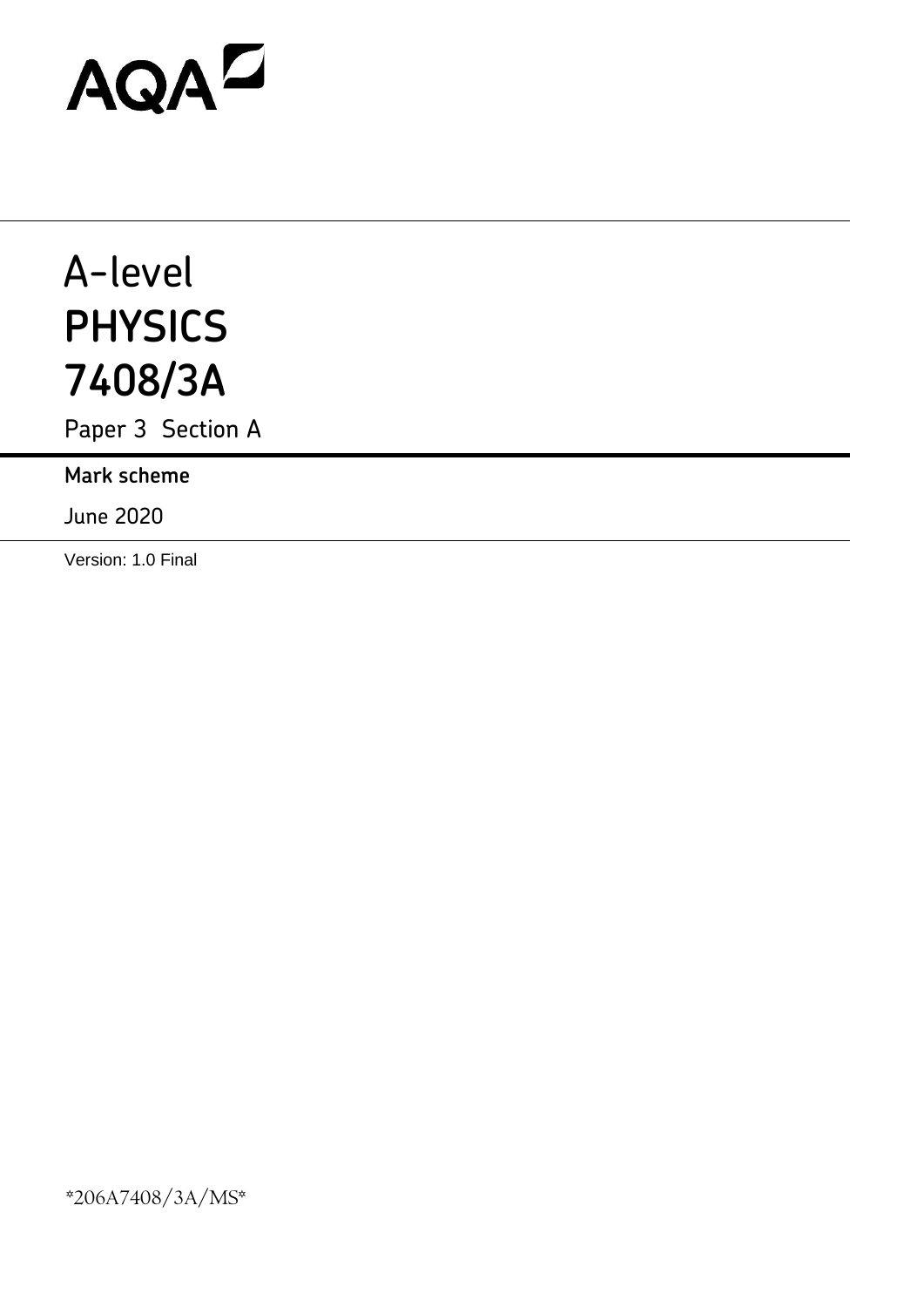Mark schemes are prepared by the Lead Assessment Writer and considered, together with the relevant questions, by a panel of subject teachers. This mark scheme includes any amendments made at the standardisation events which all associates participate in and is the scheme which was used by them in this examination. The standardisation process ensures that the mark scheme covers the students' responses to questions and that every associate understands and applies it in the same correct way. As preparation for standardisation each associate analyses a number of students' scripts. Alternative answers not already covered by the mark scheme are discussed and legislated for. If, after the standardisation process, associates encounter unusual answers which have not been raised they are required to refer these to the Lead Examiner.

It must be stressed that a mark scheme is a working document, in many cases further developed and expanded on the basis of students' reactions to a particular paper. Assumptions about future mark schemes on the basis of one year's document should be avoided; whilst the guiding principles of assessment remain constant, details will change, depending on the content of a particular examination paper.

Further copies of this mark scheme are available from aqa.org.uk

#### **Copyright information**

AQA retains the copyright on all its publications. However, registered schools/colleges for AQA are permitted to copy material from this booklet for their own internal use, with the following important exception: AQA cannot give permission to schools/colleges to photocopy any material that is acknowledged to a third party even for internal use within the centre.

Copyright © 2020 AQA and its licensors. All rights reserved.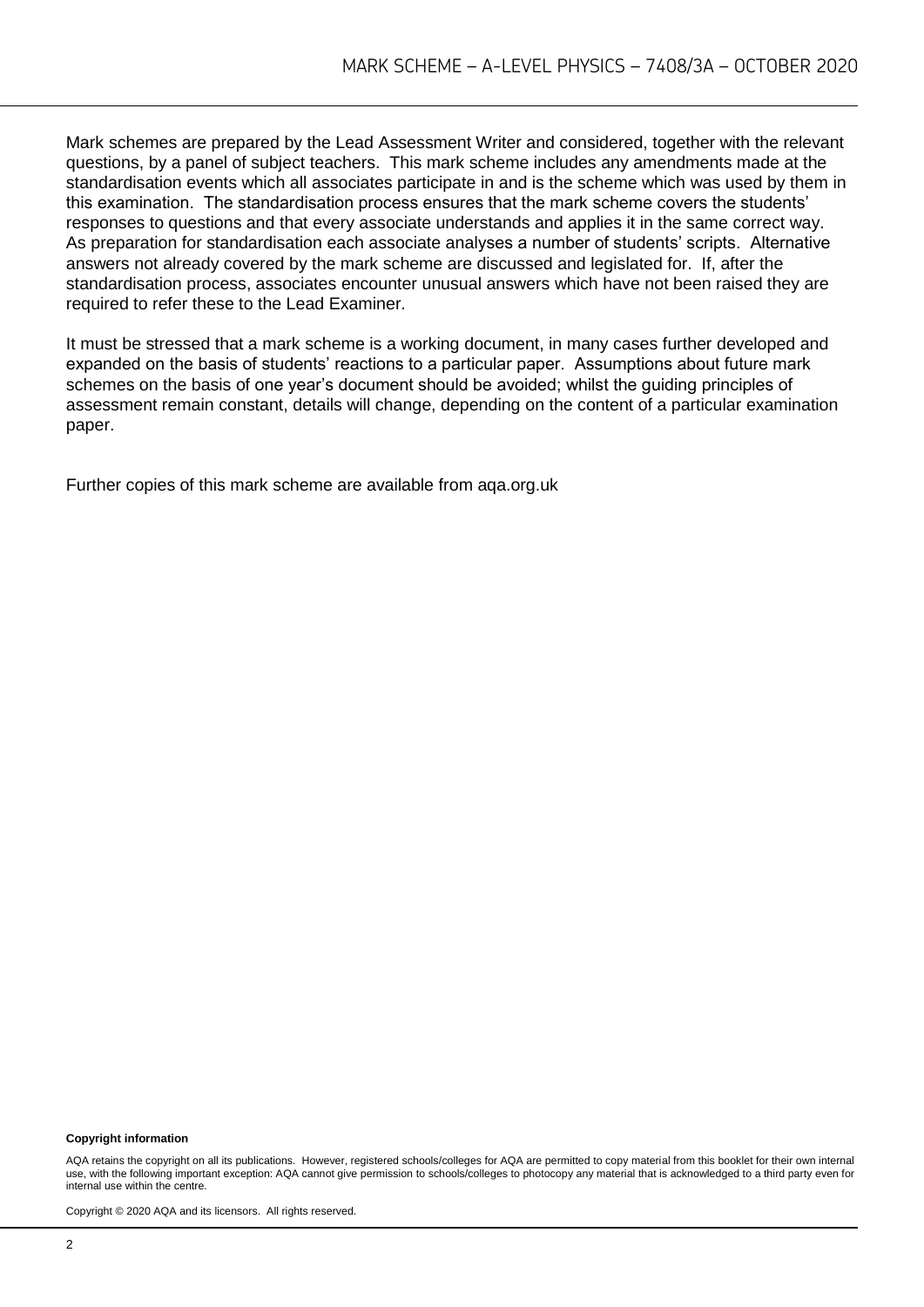### Physics - Mark scheme instructions to examiners

#### 1. General

The mark scheme for each question shows:

- the marks available for each part of the question
- the total marks available for the question
- the typical answer or answers which are expected
- extra information to help the Examiner make his or her judgement and help to delineate what is acceptable or not worthy of credit or, in discursive answers, to give an overview of the area in which a mark or marks may be awarded.

The extra information is aligned to the appropriate answer in the left-hand part of the mark scheme and should only be applied to that item in the mark scheme.

At the beginning of a part of a question a reminder may be given, for example: where consequential marking needs to be considered in a calculation; or the answer may be on the diagram or at a different place on the script.

In general the right-hand side of the mark scheme is there to provide those extra details which confuse the main part of the mark scheme yet may be helpful in ensuring that marking is straightforward and consistent.

#### 2. Emboldening

- **2.1** In a list of acceptable answers where more than one mark is available 'any **two** from' is used, with the number of marks emboldened. Each of the following bullet points is a potential mark.
- **2.2** A bold **and** is used to indicate that both parts of the answer are required to award the mark.
- **2.3** Alternative answers acceptable for a mark are indicated by the use of **or**. Different terms in the mark scheme are shown by a / ; eg allow smooth / free movement.

#### 3. Marking points

#### 3.1 Marking of lists

This applies to questions requiring a set number of responses, but for which candidates have provided extra responses. The general principle to be followed in such a situation is that 'right + wrong = wrong'.

Each error / contradiction negates each correct response. So, if the number of errors / contradictions equals or exceeds the number of marks available for the question, no marks can be awarded.

However, responses considered to be neutral (often prefaced by 'Ignore' in the mark scheme) are not penalised.

#### 3.2 Marking procedure for calculations

Full marks can usually be given for a correct numerical answer without working shown unless the question states 'Show your working'. However, if a correct numerical answer can be evaluated from incorrect physics then working will be required. The mark scheme will indicate both this and the credit (if any) that can be allowed for the incorrect approach.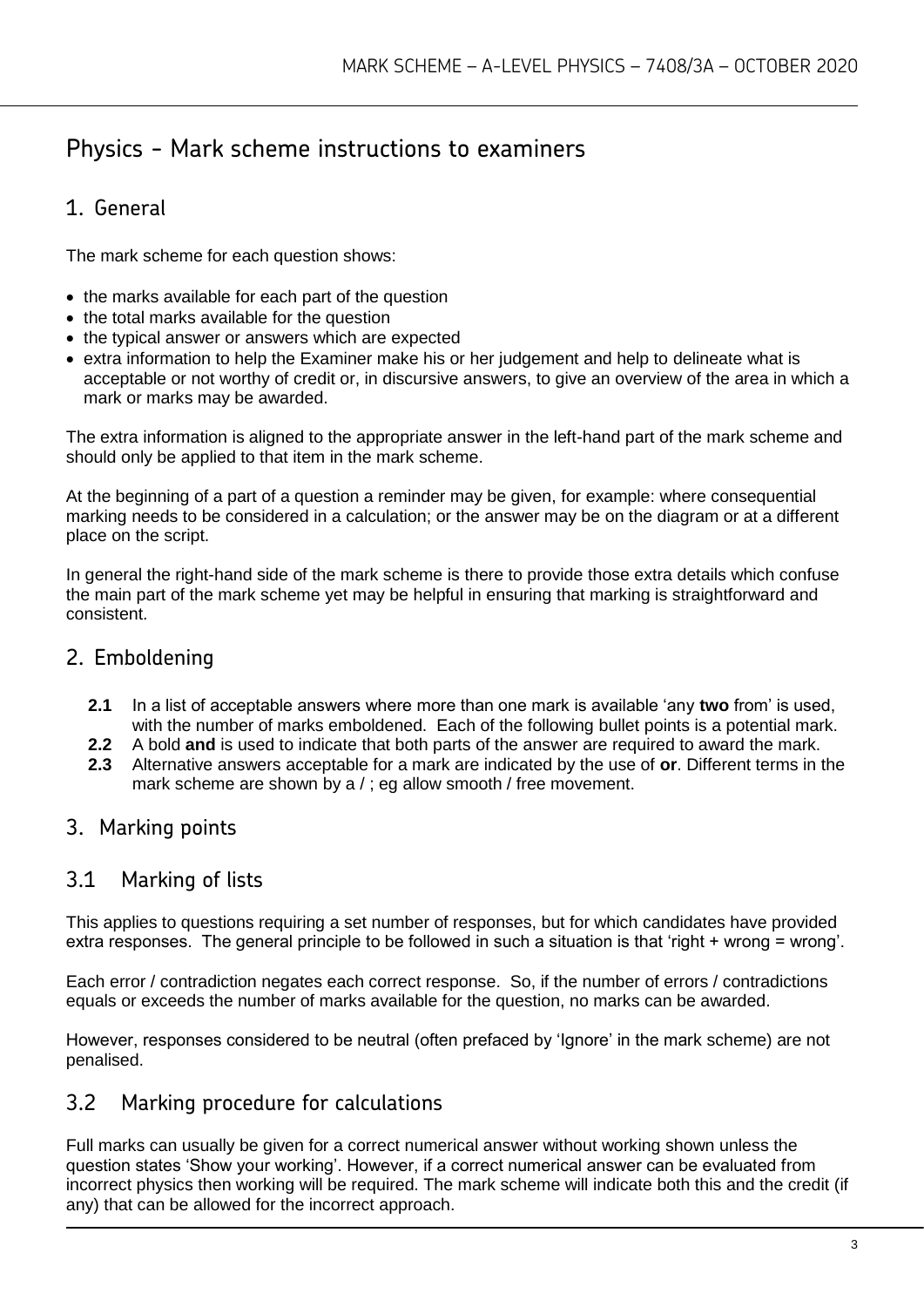However, if the answer is incorrect, mark(s) can usually be gained by correct substitution / working and this is shown in the 'extra information' column or by each stage of a longer calculation.

A calculation must be followed through to answer in decimal form. An answer in surd form is never acceptable for the final (evaluation) mark in a calculation and will therefore generally be denied one mark.

#### 3.3 Interpretation of 'it'

Answers using the word 'it' should be given credit only if it is clear that the 'it' refers to the correct subject.

#### 3.4 Errors carried forward, consequential marking and arithmetic errors

Allowances for errors carried forward are likely to be restricted to calculation questions and should be shown by the abbreviation ECF or *conseq* in the marking scheme.

An arithmetic error should be penalised for one mark only unless otherwise amplified in the marking scheme. Arithmetic errors may arise from a slip in a calculation or from an incorrect transfer of a numerical value from data given in a question.

#### 3.5 Phonetic spelling

The phonetic spelling of correct scientific terminology should be credited (eg fizix) **unless** there is a possible confusion (eg defraction/refraction) with another technical term.

#### 3.6 Brackets

(…..) are used to indicate information which is not essential for the mark to be awarded but is included to help the examiner identify the sense of the answer required.

#### 3.7 Ignore / Insufficient / Do not allow

'Ignore' or 'insufficient' is used when the information given is irrelevant to the question or not enough to gain the marking point. Any further correct amplification could gain the marking point.

'Do **not** allow' means that this is a wrong answer which, even if the correct answer is given, will still mean that the mark is not awarded.

#### 3.8 Significant figure penalties

Answers to questions in the practical sections (7407/2 – Section A and 7408/3A) should display an appropriate number of significant figures. For non-practical sections, an A-level paper may contain up to 2 marks (1 mark for AS) that are contingent on the candidate quoting the **final** answer in a calculation to a specified number of significant figures (sf). This will generally be assessed to be the number of sf of the datum with the least number of sf from which the answer is determined. The mark scheme will give the range of sf that are acceptable but this will normally be the sf of the datum (or this sf -1).

An answer in surd form cannot gain the sf mark. An incorrect calculation **following some working** can gain the sf mark. For a question beginning with the command word 'Show that…', the answer should be quoted to **one more** sf than the sf quoted in the question eg 'Show that X is equal to about 2.1 cm' –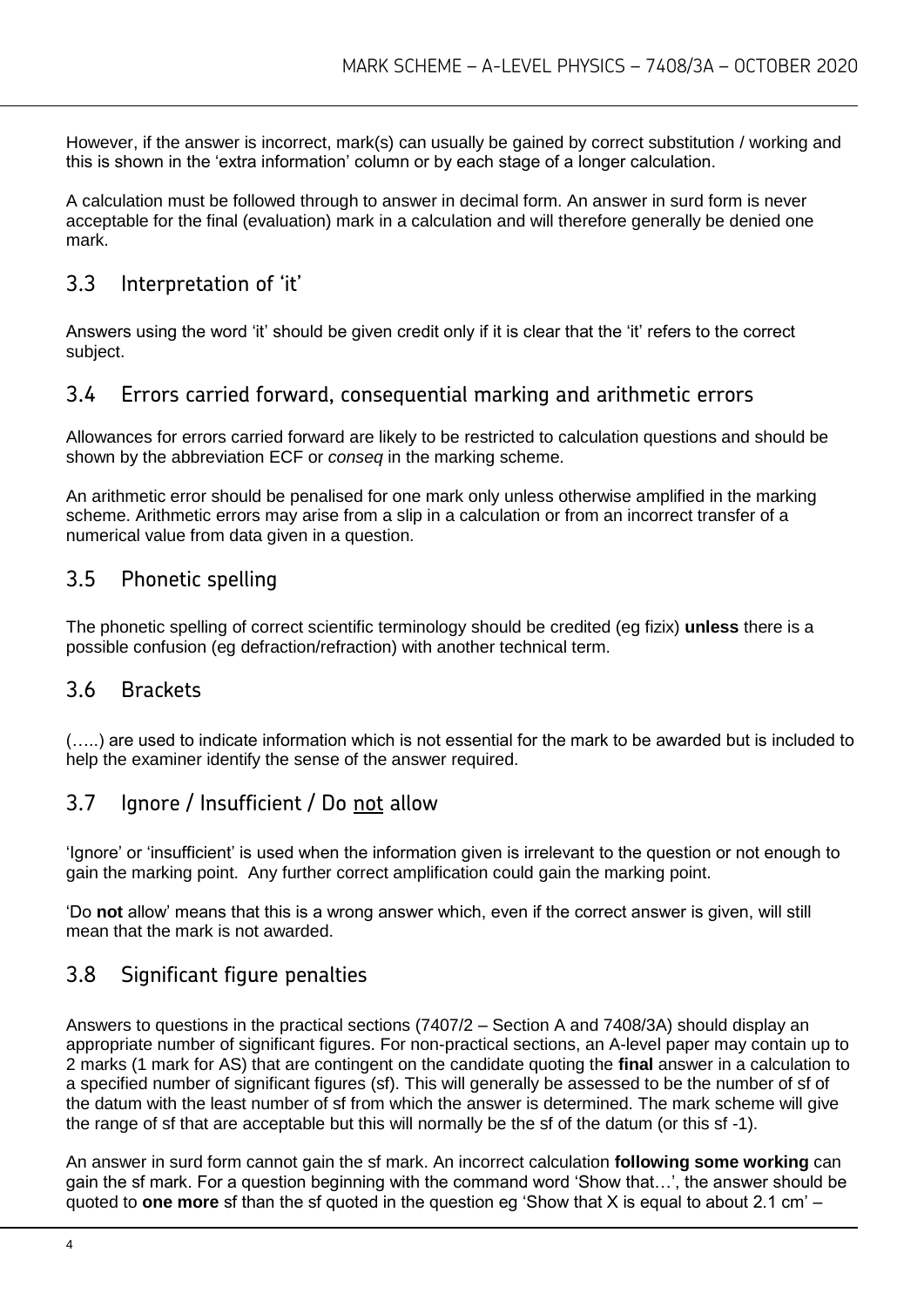answer should be quoted to 3 sf. An answer to 1 sf will not normally be acceptable, unless the answer is an integer eg a number of objects. In non-practical sections, the need for a consideration will be indicated in the question by the use of 'Give your answer to an appropriate number of significant figures'.

#### 3.9 Unit penalties

An A-level paper may contain up to 2 marks (1 mark for AS) that are contingent on the candidate quoting the correct unit for the answer to a calculation. The need for a unit to be quoted will be indicated in the question by the use of 'State an appropriate SI unit for your answer'. Unit answers will be expected to appear in the most commonly agreed form for the calculation concerned; strings of fundamental (base) units would not. For example, 1 tesla and 1 Wb  $m^{-2}$  would both be acceptable units for magnetic flux density but 1 kg m<sup>2</sup> s<sup>-2</sup> A<sup>-1</sup> would not.

#### 3.10 Level of response marking instructions

Level of response mark schemes are broken down into three levels, each of which has a descriptor. The descriptor for the level shows the average performance for the level. There are two marks in each level.

Before you apply the mark scheme to a student's answer read through the answer and annotate it (as instructed) to show the qualities that are being looked for. You can then apply the mark scheme.

#### Determining a level

Start at the lowest level of the mark scheme and use it as a ladder to see whether the answer meets the descriptor for that level. The descriptor for the level indicates the different qualities that might be seen in the student's answer for that level. If it meets the lowest level then go to the next one and decide if it meets this level, and so on, until you have a match between the level descriptor and the answer. With practice and familiarity you will find that for better answers you will be able to quickly skip through the lower levels of the mark scheme.

When assigning a level you should look at the overall quality of the answer and not look to pick holes in small and specific parts of the answer where the student has not performed quite as well as the rest. If the answer covers different aspects of different levels of the mark scheme you should use a best fit approach for defining the level and then use the variability of the response to help decide the mark within the level. i.e. if the response is predominantly level 2 with a small amount of level 3 material it would be placed in level 2.

The exemplar materials used during standardisation will help you to determine the appropriate level. There will be an answer in the standardising materials which will correspond with each level of the mark scheme. This answer will have been awarded a mark by the Lead Examiner. You can compare the student's answer with the example to determine if it is the same standard, better or worse than the example. You can then use this to allocate a mark for the answer based on the Lead Examiner's mark on the example.

You may well need to read back through the answer as you apply the mark scheme to clarify points and assure yourself that the level and the mark are appropriate.

Indicative content in the mark scheme is provided as a guide for examiners. It is not intended to be exhaustive and you must credit other valid points. Students do not have to cover all of the points mentioned in the indicative content to reach the highest level of the mark scheme.

An answer which contains nothing of relevance to the question must be awarded no marks.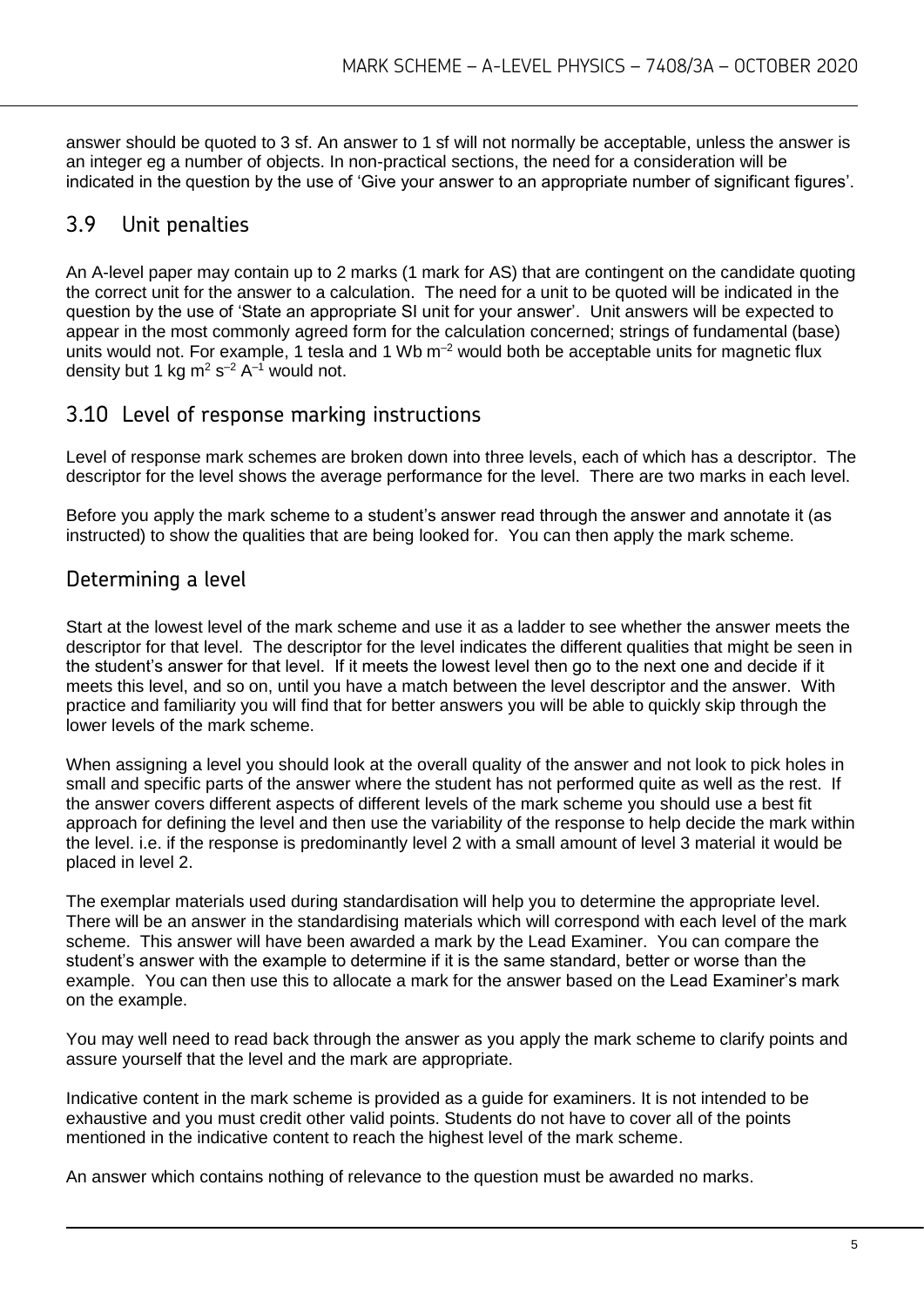| Question | <b>Answers</b>                                                                                                                                                 | <b>Additional comments/Guidelines</b>                                                                                                                                                                                  | <b>Mark</b>    | <b>AO</b> |
|----------|----------------------------------------------------------------------------------------------------------------------------------------------------------------|------------------------------------------------------------------------------------------------------------------------------------------------------------------------------------------------------------------------|----------------|-----------|
| 01.1     | annotates Figure 1 to identify equilibrium position;<br>some (or all) of the mark should be below the bob                                                      | for 1√ condone a poorly-annotated sketch if<br>intention is clarified in $2\checkmark$ ; do not allow talkout                                                                                                          | $\overline{2}$ | AO1-1b    |
|          | or                                                                                                                                                             | do not insist on seeing the outline of the card as<br>long as the vertical line is seen;                                                                                                                               |                |           |
|          | (bottom of mark) should be level with bottom of bob $1\checkmark$                                                                                              | condone arrows $\uparrow \updownarrow$ etc; blobs $\bullet + \times$ are neutral                                                                                                                                       |                |           |
|          | this is where (the pendulum / bob) is moving fastest /<br>(pendulum has) maximum kinetic energy<br>or<br>this is where the transit time is least $2\checkmark$ | allow vertical line of the mark to be aligned with<br>either edge of the bob in the left-hand view or<br>marked directly below point of suspension (within<br>one-quarter of bob radius) in the right-hand view,<br>eg |                |           |
|          |                                                                                                                                                                | if marks are shown on each view of the<br>pendulum, then each separately must satisfy the<br>criteria for $1\checkmark$                                                                                                |                |           |
|          |                                                                                                                                                                | 2√ is contingent on award of 1√                                                                                                                                                                                        |                |           |
|          |                                                                                                                                                                | for 2√ comments about why the mark is not<br>aligned with bob in right-hand view are neutral                                                                                                                           |                |           |
|          |                                                                                                                                                                | (at equilibrium) 'acceleration is zero' is neutral                                                                                                                                                                     |                |           |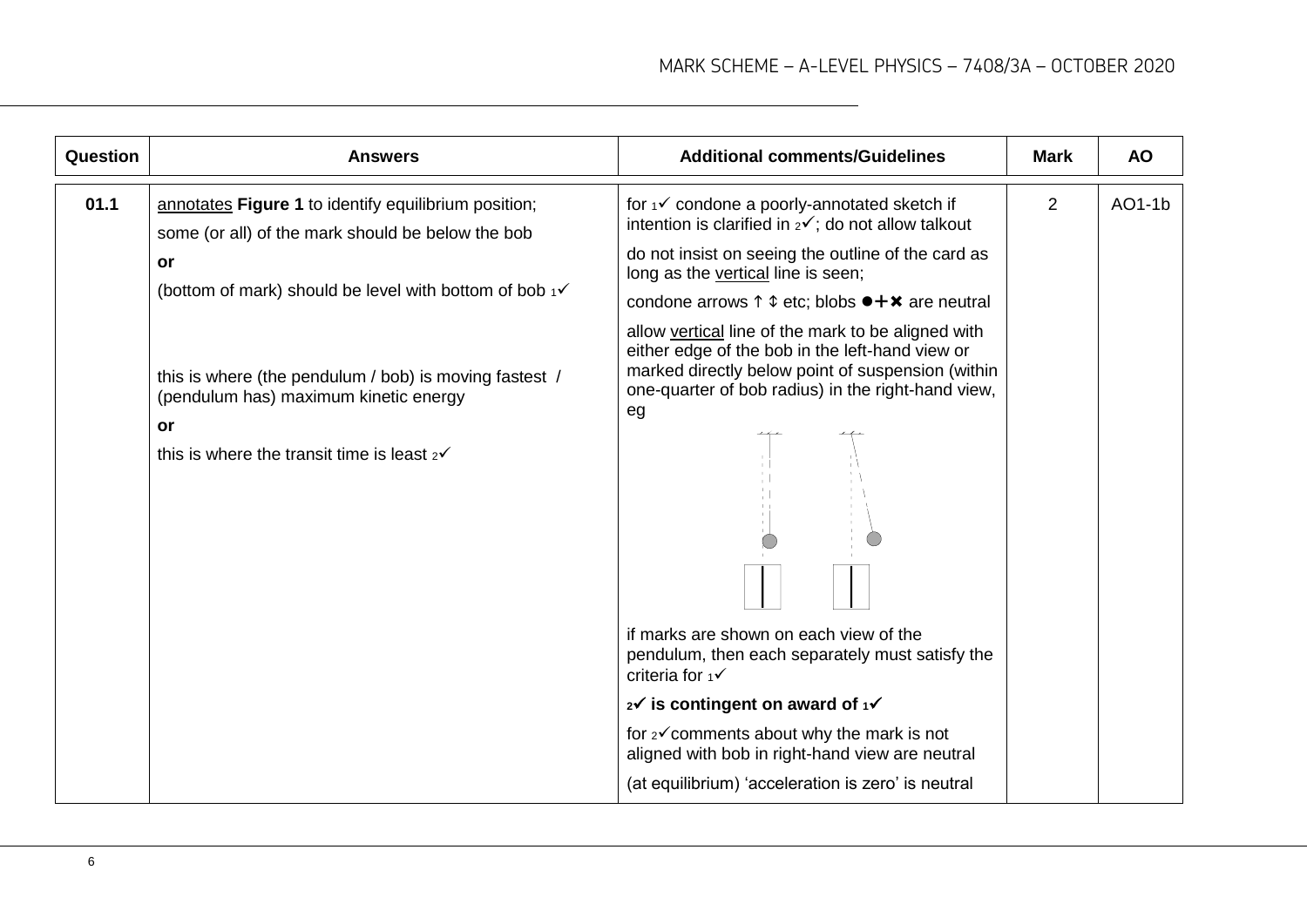| Question | <b>Answers</b>                                                                                                                                                                                 | <b>Additional comments/Guidelines</b>                                                                                                                                                                                                                                                                                                                              | <b>Mark</b>      | <b>AO</b> |
|----------|------------------------------------------------------------------------------------------------------------------------------------------------------------------------------------------------|--------------------------------------------------------------------------------------------------------------------------------------------------------------------------------------------------------------------------------------------------------------------------------------------------------------------------------------------------------------------|------------------|-----------|
| 01.2     | use of appropriate horizontal scale or wtte 1√                                                                                                                                                 | any of $1\sqrt{2}\sqrt{2}$ or $3\sqrt{2}$ can be earned by suitable<br>annotation to Figure 2                                                                                                                                                                                                                                                                      | MAX <sub>2</sub> | AO3.2b    |
|          | use of set-square with edge made vertical or other suitable<br>equipment to eliminate parallax error in $A_R \, \text{2V}$<br>measures $A_R$ from (either) edge of displaced bob $3\checkmark$ | for 1√ ruler or 'mm scale' only;<br>'measuring with a ruler between points marked<br>on the floor' is acceptable (see A below) or use<br>of a 'ruler placed on floor' (see B)<br>point on<br>floor<br>ruler                                                                                                                                                        |                  |           |
|          |                                                                                                                                                                                                | B<br>A<br>point<br>on floor<br>for 2√allow use of plumb line, spirit level, video<br>or photographic equipment; reject clamp stand<br>any use of the fiducial mark or the idea that the<br>supporting beam is horizontal are neutral<br>withhold 3√ unless candidates explains that<br>allowance is being made for radius / diameter of<br>bob (see C and D below) |                  |           |
|          |                                                                                                                                                                                                | D                                                                                                                                                                                                                                                                                                                                                                  |                  |           |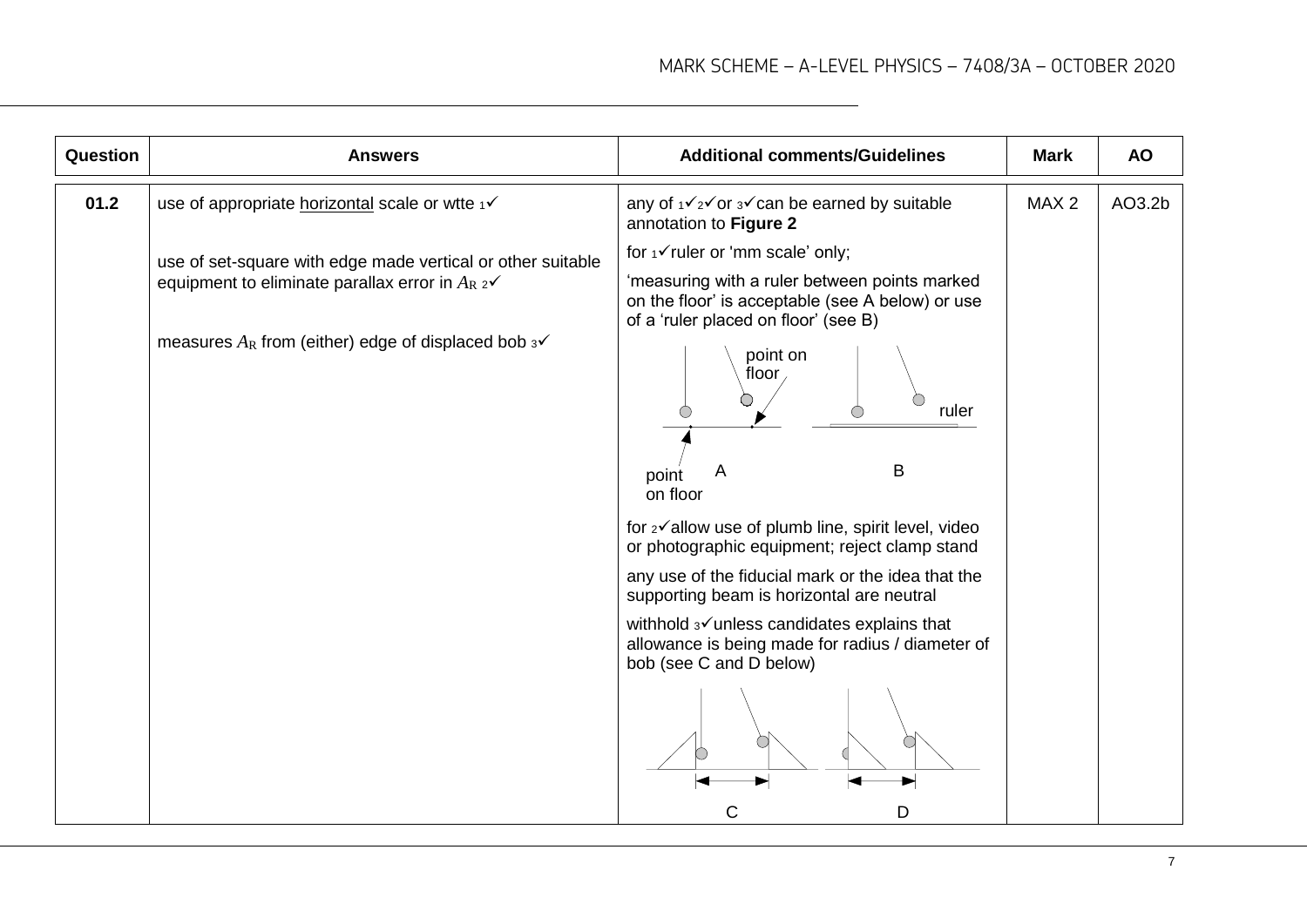| <b>Question</b> | <b>Answers</b>                                                                                                                                                                                                                                                                                                                                                                                                                      | <b>Additional comments/Guidelines</b>                                                                                                                                                                                                                                                                                                                                                                                                                                                                                                | <b>Mark</b> | <b>AO</b>        |
|-----------------|-------------------------------------------------------------------------------------------------------------------------------------------------------------------------------------------------------------------------------------------------------------------------------------------------------------------------------------------------------------------------------------------------------------------------------------|--------------------------------------------------------------------------------------------------------------------------------------------------------------------------------------------------------------------------------------------------------------------------------------------------------------------------------------------------------------------------------------------------------------------------------------------------------------------------------------------------------------------------------------|-------------|------------------|
| 01.3            | extrapolation of curve to (at least) $x = 0.70$ m $\frac{1}{10}$<br>consistently-recorded min 3 dp values for $T_{0.35}$ and $T_{0.70}$ $\alpha$<br>evidence of valid calculation (check denominator correct);<br>percentage increase in range 1.4(0) % to 1.8(0) % $3\checkmark$                                                                                                                                                   | for $\sqrt{\phantom{a}}$ extrapolation must be continuous and<br>smooth; allow (ruled) straight line;<br>reject hairy, thick or dashed lines<br>for 2√allow values seen in working;<br>$T_{0.35}$ must round to 2.322; condone $T_{0.70}$ by eye<br>don't insist on horizontal or vertical lines<br>between curve and vertical axis on Figure 3<br>for $3\checkmark$ expected answer is 1.51%                                                                                                                                        | 1<br>2      | AO3.1a<br>AO2.1h |
| 01.4            | rejects anomalous 0.247;<br>average $A_5 \geq 3$ sf (that rounds to) 0.221 (s) $1\checkmark$<br>correct uncertainty calculation or $0.004(0)$ (s) seen $2\checkmark$<br>or<br>does not reject 0.247;<br>average $A_5$ = (rounds to) 0.226 (s);<br>correct uncertainty calculation or $0.015$ (s) seen 12 $\checkmark$<br>their half range $\times 100 \ge 2$ sf $3\checkmark$<br>correct % uncertainty from<br><i>their average</i> | 0.221 and 1.8 % on answer lines earn $123 \checkmark \checkmark$<br>$\sqrt{(0.247 \text{ rejected})}$ full answer 0.2214 (s)<br>$2^{\checkmark}$ from half range; can be inferred from<br>working<br>$3\checkmark$ if $12\checkmark$ $\checkmark$ full answer 1.81 %; allow 1.8 % or 1<br>sf $2%$<br>when 0.247 is not rejected<br>$12\checkmark$ full answer 0.2257 (s)<br>$3\checkmark$ full answer 6.647 %; allow 6.64 / 6.65 %<br>or 2 sf $6.6 / 6.7 %$<br>for $3\checkmark$ allow ECF only if uncertainty is from half<br>range | 3           | AO2.1h           |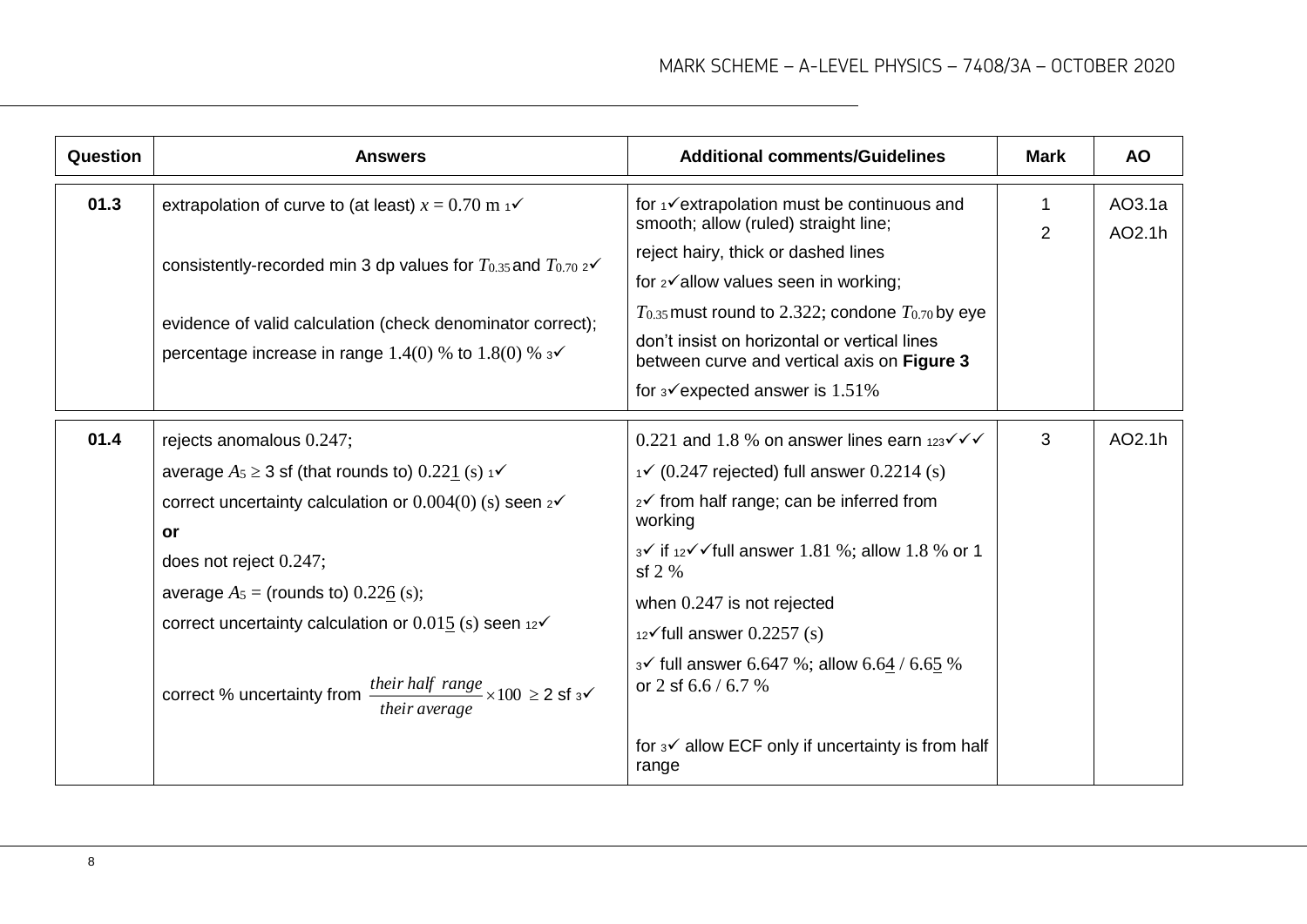| 01.5<br>$ln(A_4/m) = -1.492 \checkmark$<br>CAO 3 dp only<br>1<br>$\overline{2}$<br>01.6<br>withhold both marks for false plot<br>vertical scale with one major (cm) grid square = $0.02$ or<br>0.025;<br>for $\sqrt{s}$ cale might go (down page) from $-1.40$<br>to $-1.72$ (1 square = 0.02) or from $-1.30$ to<br>maximum spacing of values marked on the scale = $5 \text{ cm}$ $\checkmark$<br>$-1.70$ (1 square = 0.025);<br>scale must cover range of plotted points;<br>points plotted for $n = 2, 4, 7, 10$ and 13;<br>do not insist on use of broken scale<br>convention<br>suitable continuous ruled line of negative gradient from<br>$n = 2$ to (at least) $n = 13$ ;<br>no credit for reversed values leading to graph<br>with 'positive' gradient;<br>line must pass above $n = 4$ and $n = 10$ points<br>no credit for missing / inconsistent minus signs | Question | <b>Answers</b>                                  | <b>Additional comments/Guidelines</b> | <b>Mark</b> | <b>AO</b> |
|---------------------------------------------------------------------------------------------------------------------------------------------------------------------------------------------------------------------------------------------------------------------------------------------------------------------------------------------------------------------------------------------------------------------------------------------------------------------------------------------------------------------------------------------------------------------------------------------------------------------------------------------------------------------------------------------------------------------------------------------------------------------------------------------------------------------------------------------------------------------------|----------|-------------------------------------------------|---------------------------------------|-------------|-----------|
|                                                                                                                                                                                                                                                                                                                                                                                                                                                                                                                                                                                                                                                                                                                                                                                                                                                                           |          |                                                 |                                       |             | AO1.1b    |
| or for inconsistent dp in labelled values<br>for 2√allow ECF acceptable line based on<br>accurate plot of incorrect $n = 4$ point<br>allow ECF for graph with 'positive' gradient<br>due to reversed scale, eg line must pass<br><b>below</b> $n = 4$ and $n = 10$ points and must pass<br><b>above</b> $n = 7$ point<br>accept only 4 points if $n = 4$ is not tabulated;<br>line must pass <b>between</b> $n = 7$ and $n = 10$<br>ignore any plot of $ln(A_5 / m)$ based on 01.4<br>data;<br>withhold mark for poor points eg blobs or for                                                                                                                                                                                                                                                                                                                              |          | and must pass below $n = 7$ point $2\checkmark$ |                                       |             | AO2.1h    |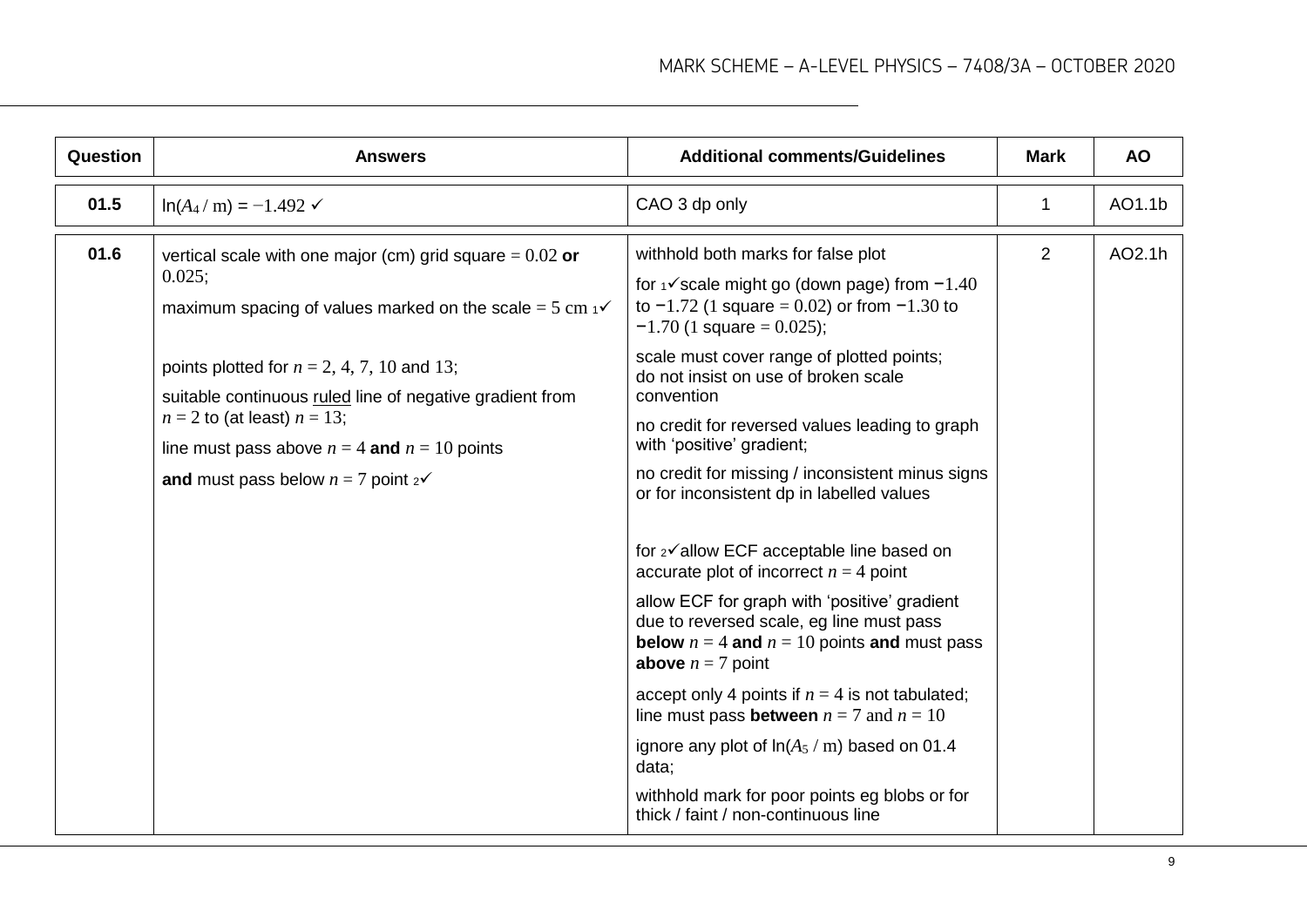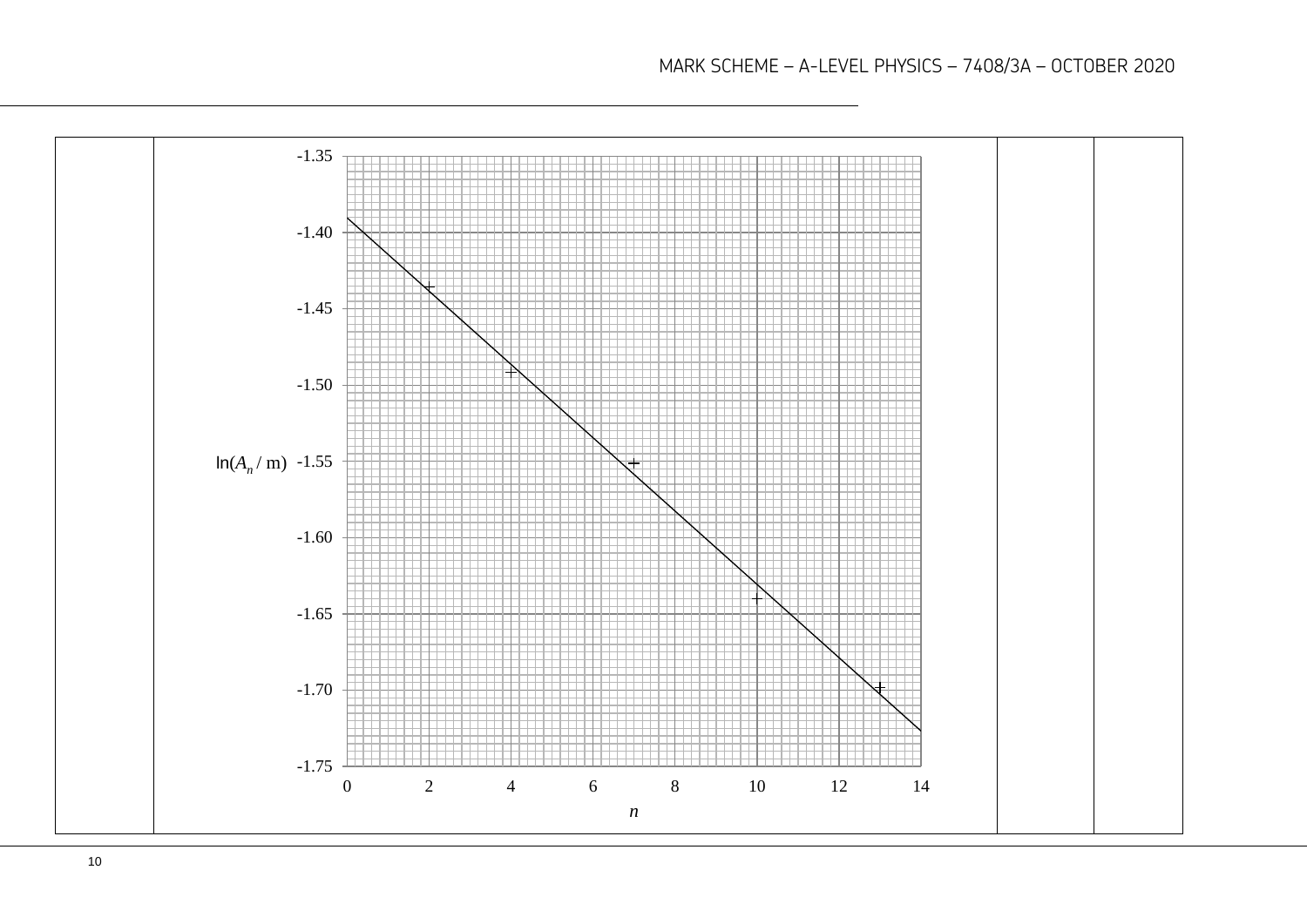| Question     | <b>Answers</b>                                                                                                                        | <b>Additional comments/Guidelines</b>                                                                                                                                                                                                                           | <b>Mark</b> | <b>AO</b> |
|--------------|---------------------------------------------------------------------------------------------------------------------------------------|-----------------------------------------------------------------------------------------------------------------------------------------------------------------------------------------------------------------------------------------------------------------|-------------|-----------|
| 01.7         | (any) correct expression with $A_n$ as subject $\frac{1}{1}$ $\checkmark$<br>$\delta = e^{-\text{gradient}}$ or wite $2^{\checkmark}$ | for $1 \vee y = mx + c$ idea is required<br>either $\ln A_n = -n \ln \delta + \ln A_0$ ( $y = mx + c$ )<br>$\ln A_n = \ln A_0 - n \ln \delta \quad (y = c + mx)$<br><b>or</b><br>$\ln A_n = \ln A_0 - \ln \delta^n$<br>not<br>treat ' $\lg A$ ' as a slip       | 2           | AO3.2a    |
|              |                                                                                                                                       | allow use of 'log A' for $1\check{ }$ but no ECF in $2\check{ }$<br>for $2\sqrt{ }$<br>$\delta$ must be the subject, reject In $\delta$ = - gradient<br>etc<br>allow ECF if $\sqrt{ }$ is withheld for missing – sign;                                          |             |           |
|              |                                                                                                                                       | if gradient is evaluated accept $\delta = e^{(+)0.024}$<br>or $\delta = 1.02(4)$ etc<br>an explanation that $\delta$ can be found using<br>$A_n = A_0 \delta^{-n}$ must rely on values of $A_n$ , $A_0$ and n<br>that are determined using the line in Figure 4 |             |           |
| <b>Total</b> |                                                                                                                                       |                                                                                                                                                                                                                                                                 | 15          |           |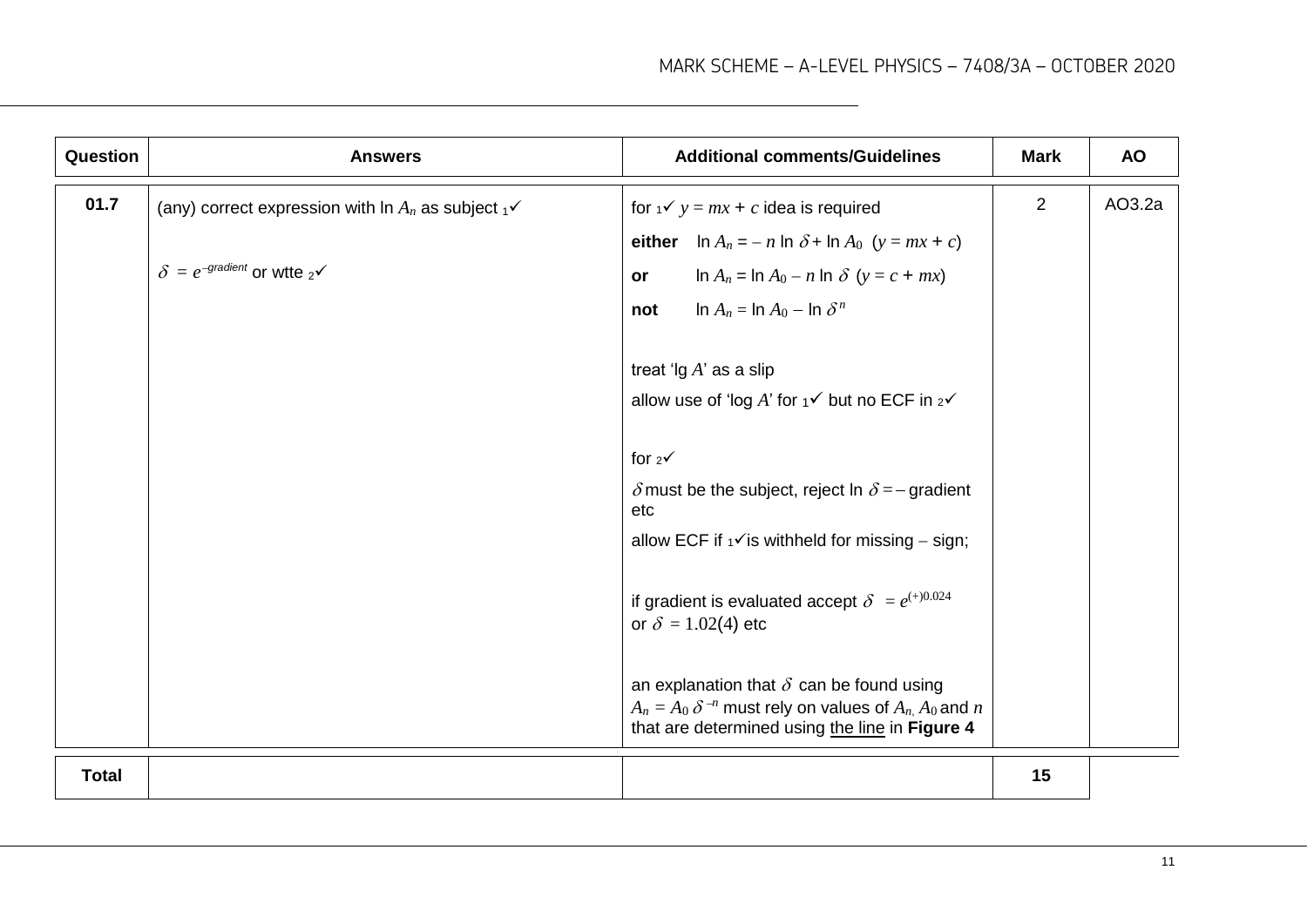| Question | <b>Answers</b>                                                                                                                                                                                                                                                                                                                                                                                                                                              | <b>Additional comments/Guidelines</b>                                                                                                                                                                                                                                                                                                                                     | <b>Mark</b>      | <b>AO</b> |
|----------|-------------------------------------------------------------------------------------------------------------------------------------------------------------------------------------------------------------------------------------------------------------------------------------------------------------------------------------------------------------------------------------------------------------------------------------------------------------|---------------------------------------------------------------------------------------------------------------------------------------------------------------------------------------------------------------------------------------------------------------------------------------------------------------------------------------------------------------------------|------------------|-----------|
| 02.1     | $37.8 \checkmark$                                                                                                                                                                                                                                                                                                                                                                                                                                           | CAO                                                                                                                                                                                                                                                                                                                                                                       | 1                | AO2.1h    |
| 02.2     | random (error)<br>condone 'statistical' √                                                                                                                                                                                                                                                                                                                                                                                                                   | the following are neutral:<br>'parallax' / 'human (error)' / '(some) results are<br>anomalous'                                                                                                                                                                                                                                                                            | 1                | AO1.1b    |
| 02.3     | advantage (of using thinner beam):<br>(same load produces) larger (values of) s or wite $\frac{1}{1}$<br><b>SO</b><br>the percentage uncertainty / error (in s) is reduced $2\checkmark$                                                                                                                                                                                                                                                                    | for 1√accept 'beam bends / deflects more'<br>'beam extends more' / 'easier to bend' are<br>neutral<br>for $2\checkmark$ the following are neutral:<br>'easier to make readings' / 'values (of $s$ ) are<br>more accurate' / 'more precise' / 'less mass<br>needed' / 'wider range of readings'                                                                            | MAX <sub>3</sub> | AO3.2a    |
|          | disadvantage (of beam bending more):<br>idea that beam may undergo plastic deformation $3\checkmark$<br><b>SO</b><br>the graph will be non-linear / curve or wite $4\checkmark$<br>or<br>beam 'may break' / 'slip off knife edges' and relevant<br>comment about safety / health / hazard / 'cannot get unload<br>data'<br>or<br>reduces range of $m$ or wite and relevant comment about the<br>effect on the graph, eg increase scatter $34\sqrt{ }=1$ MAX | for $3\checkmark$ accept / 'beam may become<br>permanently deformed' or wtte / 'necking may<br>occur' / 'hysteresis may occur' / 'beam can<br>reach (go past) elastic limit'<br>the following are neutral:<br>'causes systematic error' / 'beam may go past<br>limit of proportionality' / 'need to increase<br>height of supports' / 'beam may bend under<br>own weight' |                  |           |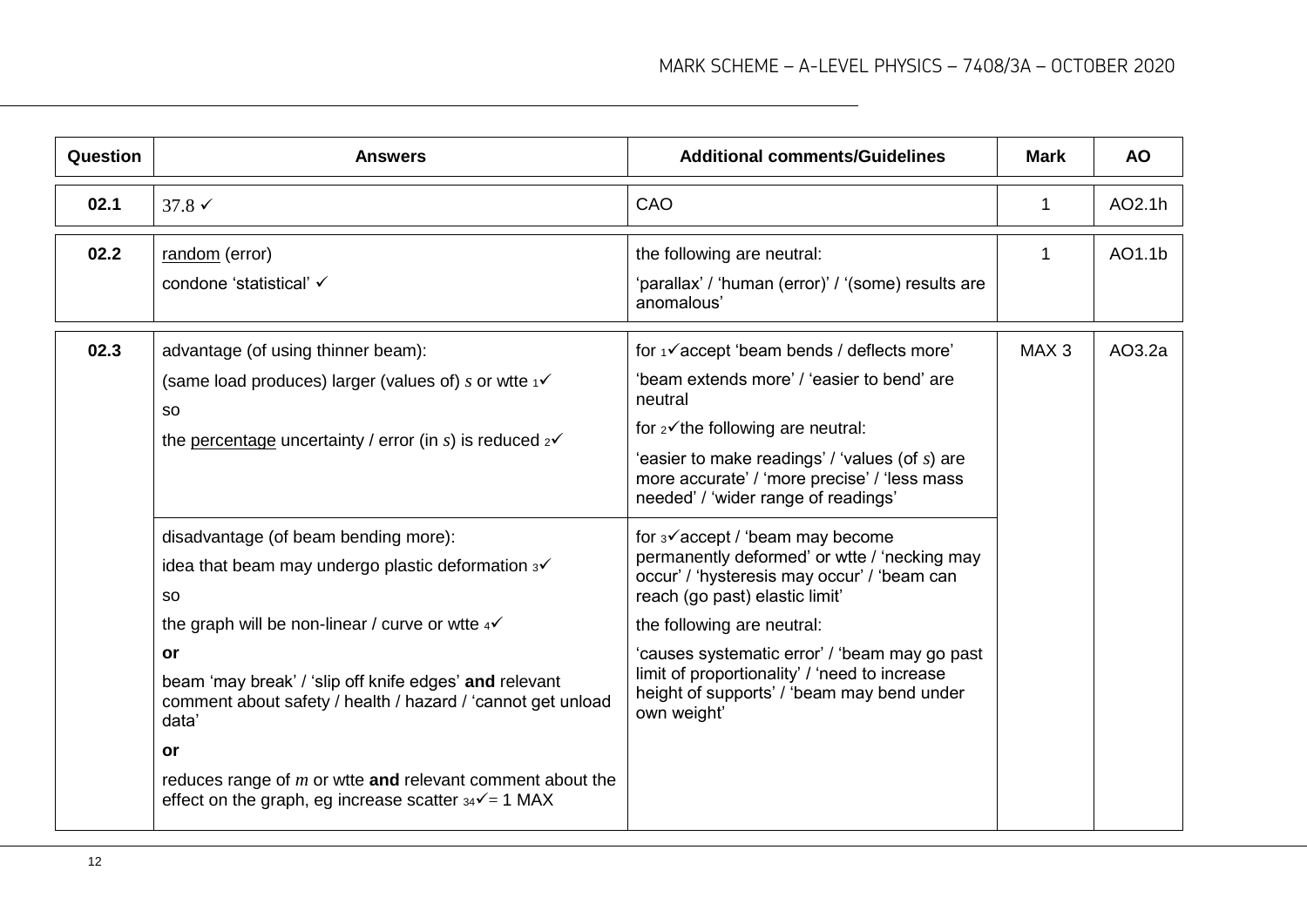| Question | <b>Answers</b>                                                                        | <b>Additional comments/Guidelines</b>                                                                                                                                                              | <b>Mark</b>    | <b>AO</b> |
|----------|---------------------------------------------------------------------------------------|----------------------------------------------------------------------------------------------------------------------------------------------------------------------------------------------------|----------------|-----------|
| 02.4     | $E \approx 10^9$                                                                      | for $1\checkmark$ accept $10^9$ seen in working                                                                                                                                                    | 1              | AO1.1b    |
|          | or                                                                                    |                                                                                                                                                                                                    | $\overline{2}$ | AO2.1d    |
|          | $1.14 \times 10^9$ seen 1 $\checkmark$                                                | for $2^{\checkmark}$ either                                                                                                                                                                        | 1              | AO2.1f    |
|          | correct manipulation seen in <b>body of answer</b> of $s = \frac{\eta m}{E} z^2$      | substitution of their $E$ and data from Figure 8<br>leaving $\eta$ as only unknown: allow POT in $s$ but<br>not in $m$                                                                             |                |           |
|          | correct raw result (allow POT in E) $3\checkmark$                                     | eg $\eta = \frac{\text{their } E \times 25.5 ( \times 10^{-3})}{0.25}$ or<br>substitution of their $E$ and result of a gradient<br>calculation: allow POT in $\Delta s$ but not in $\Delta m$      |                |           |
|          | (on answer line) order of magnitude consistent with their raw<br>result $4\checkmark$ | eg $\eta = 1.14 \times 10^9 \times 1.02 \times 10^{-1}$ or<br>calculation involving orders of magnitude<br>(expect $10^{-1}$ but allow $10^2$ for gradient)                                        |                |           |
|          |                                                                                       | eg $\eta \approx 10^9 \times 10^{-1}$<br>for $3\checkmark$ expect $1.16 \times 10^8$ but allow 1 sf<br>gradient eg leading to $1.14 \times 10^8$                                                   |                |           |
|          |                                                                                       | for $4\checkmark$ $\eta$ = 10 <sup>8</sup> or 8 only; allow use of their E<br>award $34\sqrt{ }$ = 1 MAX for use of gradient $\approx 100$<br>leading to order of magnitude = $10^{11}$ or 11 only |                |           |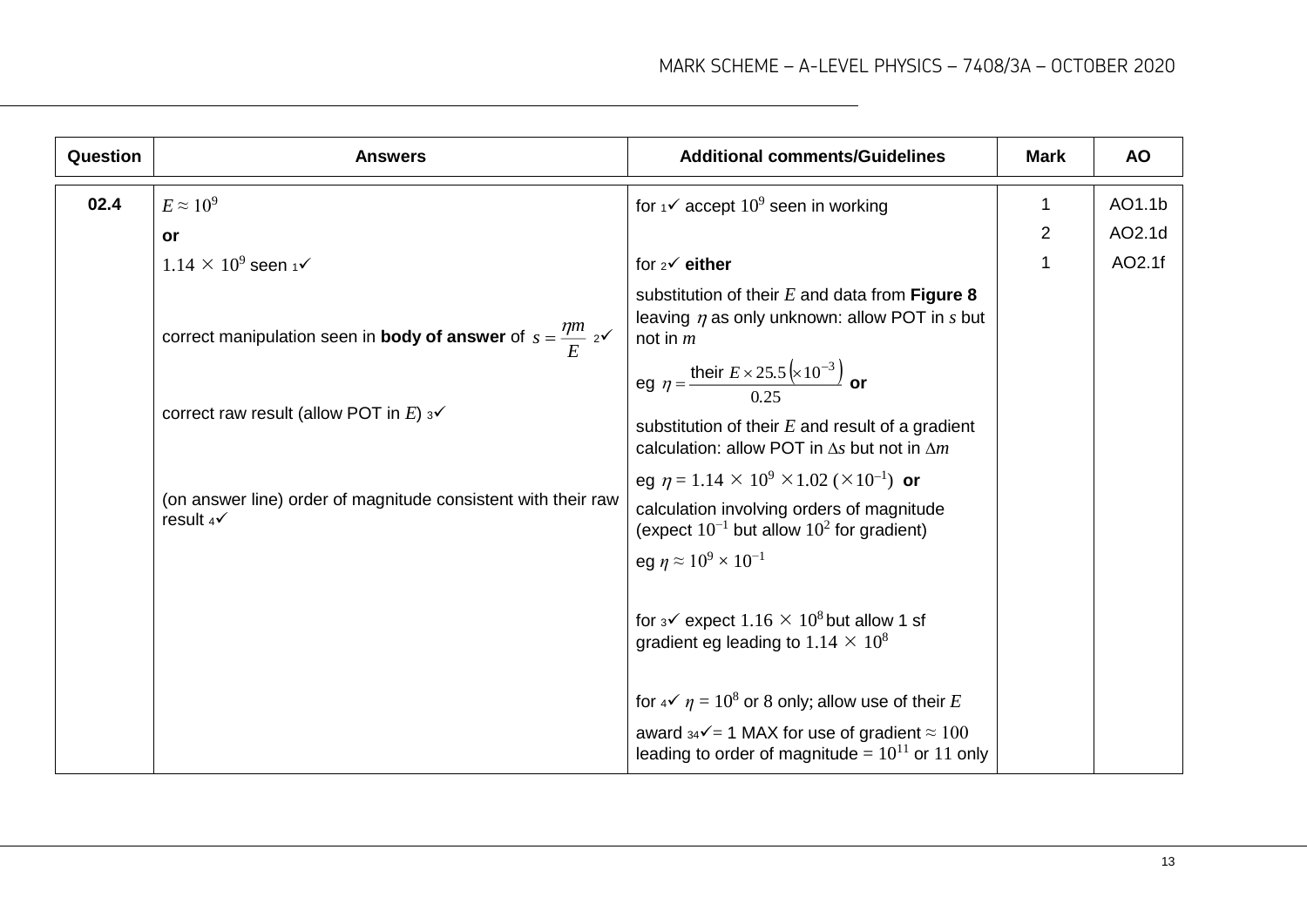| Question | <b>Answers</b>                                                     | <b>Additional comments/Guidelines</b>                                                           | <b>Mark</b>  | <b>AO</b> |
|----------|--------------------------------------------------------------------|-------------------------------------------------------------------------------------------------|--------------|-----------|
| 02.5     | identifies that $s$ and $L$ are linked by a power law $\checkmark$ | accept any correct expression (unless there is<br>talk-out) with $s$ or log $s$ as the subject; | $\mathbf{1}$ | AO3.1b    |
|          |                                                                    | treat any quantities other than $s$ and $L$ as<br>constant except $E$ and $\eta$                |              |           |
|          |                                                                    | possible answers are:                                                                           |              |           |
|          |                                                                    | $s \propto L^n$                                                                                 |              |           |
|          |                                                                    | allow $s \propto L^m$ if m identified as constant                                               |              |           |
|          |                                                                    | $s \propto L^3$                                                                                 |              |           |
|          |                                                                    | $s = kL^n$                                                                                      |              |           |
|          |                                                                    | $\log s = n \log L + (\log k)$                                                                  |              |           |
|          |                                                                    | $\log s = 3 \log L + (\log k)$                                                                  |              |           |
|          |                                                                    | $\log s = \log L^3 + (\log k)$                                                                  |              |           |
|          |                                                                    | reject                                                                                          |              |           |
|          |                                                                    | $s=L^n$                                                                                         |              |           |
|          |                                                                    | $\log s = n \log L$                                                                             |              |           |
|          |                                                                    | $\log s \propto n \log L$                                                                       |              |           |
|          |                                                                    | $10^s \propto 10^L$                                                                             |              |           |
|          |                                                                    | 's and L are linked logarithmically'                                                            |              |           |
|          |                                                                    | 's is directly proportional to $L'$                                                             |              |           |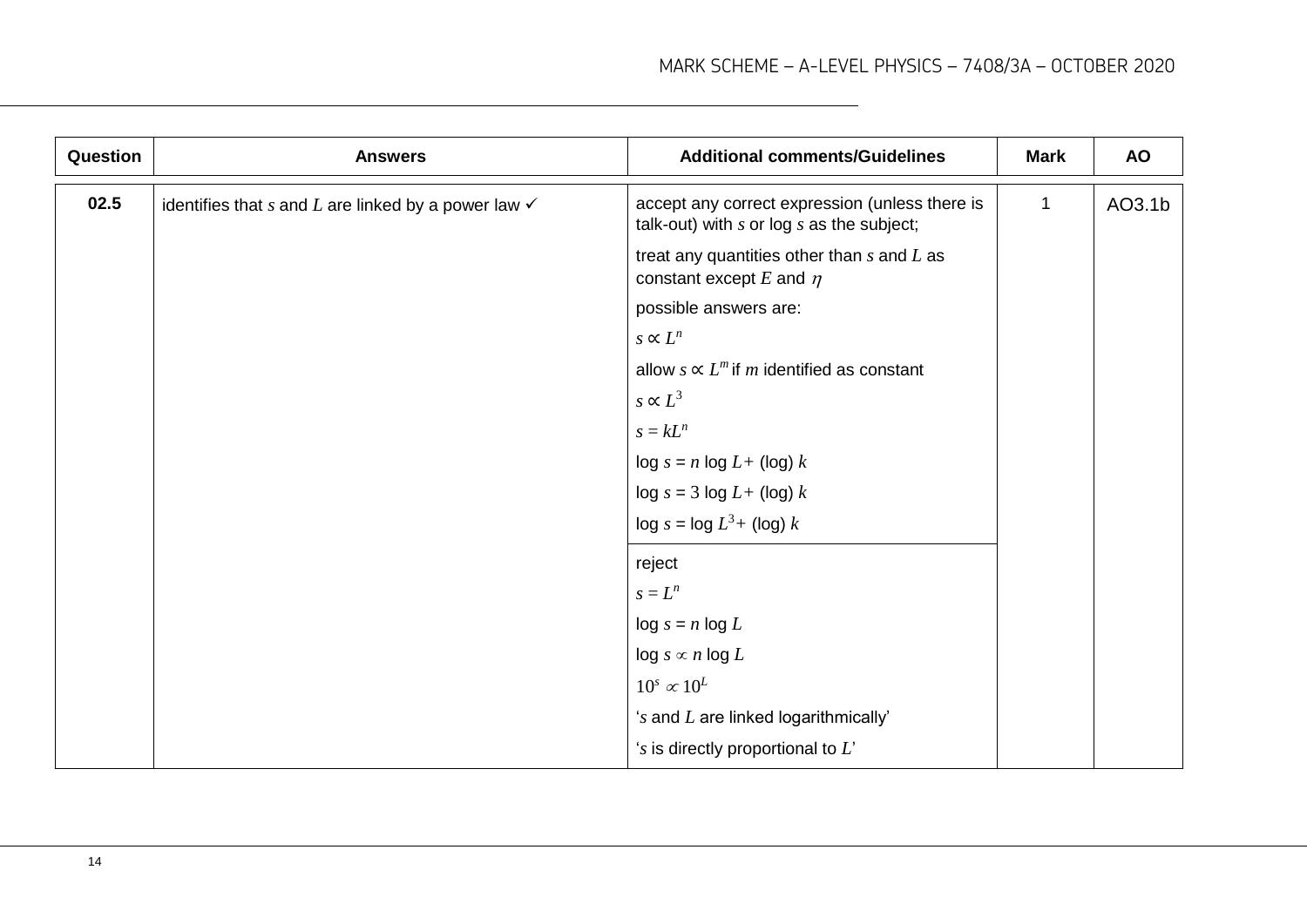| Question | <b>Answers</b>                                                                                                                                                                                                                                | <b>Additional comments/Guidelines</b>                                                                                                                                                        | Mark   | <b>AO</b>        |
|----------|-----------------------------------------------------------------------------------------------------------------------------------------------------------------------------------------------------------------------------------------------|----------------------------------------------------------------------------------------------------------------------------------------------------------------------------------------------|--------|------------------|
| 02.6     | $(\log L =) -0.097$ seen<br><b>or</b><br>working on Figure 9 confirming a value of $log L$ between<br>$-0.095$ and $-0.100$ 1 <sup>o</sup>                                                                                                    | for $\sqrt{4}$ accept any log L rounding to $-0.097$ ;<br>working can be suitable ruled line or mark on<br>the best-fit line / on graph axes<br>for $2\checkmark$ accept 29, 30 or 31 mm etc | 1<br>1 | AO2.1b<br>AO3.1a |
|          | uses Figure 9 to obtain s in range 2.9 to $3.1 \times 10^{-2}$ (m) $2\sqrt{ }$<br>use of wrong base<br>In $L = -0.22(3)$ ;<br>uses Figure 9 to obtain s in range 1.49 to $1.51 \times 10^{-1}$ or<br>$1.5 \times 10^{-1}$ (m) 12 $\checkmark$ | reject 1sf $3 \times 10^{-2}$ (m)<br>accept 15 cm etc                                                                                                                                        |        |                  |
| 02.7     | use of Figure 8 to determine $M \checkmark$                                                                                                                                                                                                   | their (final answer to) <b>02.6</b> $\times$ gradient of<br><b>Figure 8</b> $(9.8 \pm 2.5\%)$<br>minimum 2sf<br>condone use of 1sf $s$                                                       | 1      | AO3.1a           |
| Total    |                                                                                                                                                                                                                                               |                                                                                                                                                                                              | 13     |                  |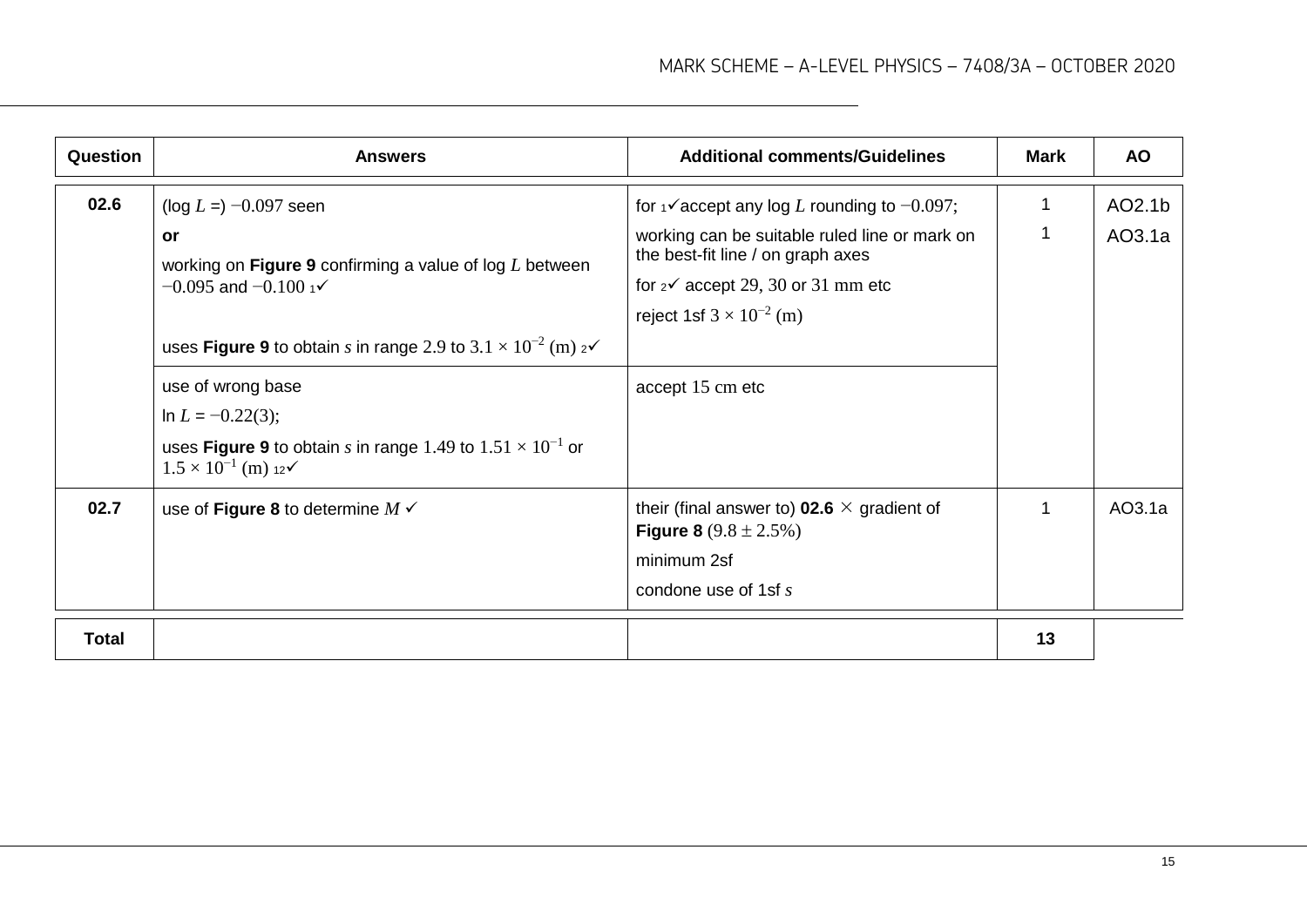| Question | <b>Answers</b>                                                                                                                                                                                                                                                     | <b>Additional comments/Guidelines</b>                                                                                                                                                                                                                                                                                                                                                                                                                                                                                                                                                                                                                                                                                                                                                                                                                                                                        | <b>Mark</b> | <b>AO</b> |
|----------|--------------------------------------------------------------------------------------------------------------------------------------------------------------------------------------------------------------------------------------------------------------------|--------------------------------------------------------------------------------------------------------------------------------------------------------------------------------------------------------------------------------------------------------------------------------------------------------------------------------------------------------------------------------------------------------------------------------------------------------------------------------------------------------------------------------------------------------------------------------------------------------------------------------------------------------------------------------------------------------------------------------------------------------------------------------------------------------------------------------------------------------------------------------------------------------------|-------------|-----------|
| 03.1     | valid continuous series circuit that includes ammeter, and<br>one wire link (condone diagonal connections)<br>and<br>voltmeter between any two sockets that enable the terminal<br>pd to be measured √<br>all of the following are acceptable:<br>Α<br>A<br>Α<br>V | links and connections<br>reject broken / dashed lines<br>tolerate diagrams with diagonal or non-straight<br>connections between sockets if these will<br>produce a valid circuit<br>don't insist on connection blobs<br>circuit must be continuous unless a switch is<br>included: otherwise no gaps wider than the<br>thickness of their links<br>inclusion of a switch is neutral but the length<br>of the open switch must be $\geq$ length of the gap<br>where the switch is connected: condone the<br>whole gap between terminals vertically<br>opposite the ammeter to be marked as an<br>open switch<br>meters<br>correct ASE symbol for ammeter and correct<br>ASE symbol for voltmeter are essential<br>one voltmeter and one ammeter only<br>meters must not be 'transparent'<br>positions of meters assume that the ammeter<br>has negligible resistance and voltmeter has<br>infinite resistance | 1           | AO1.1b    |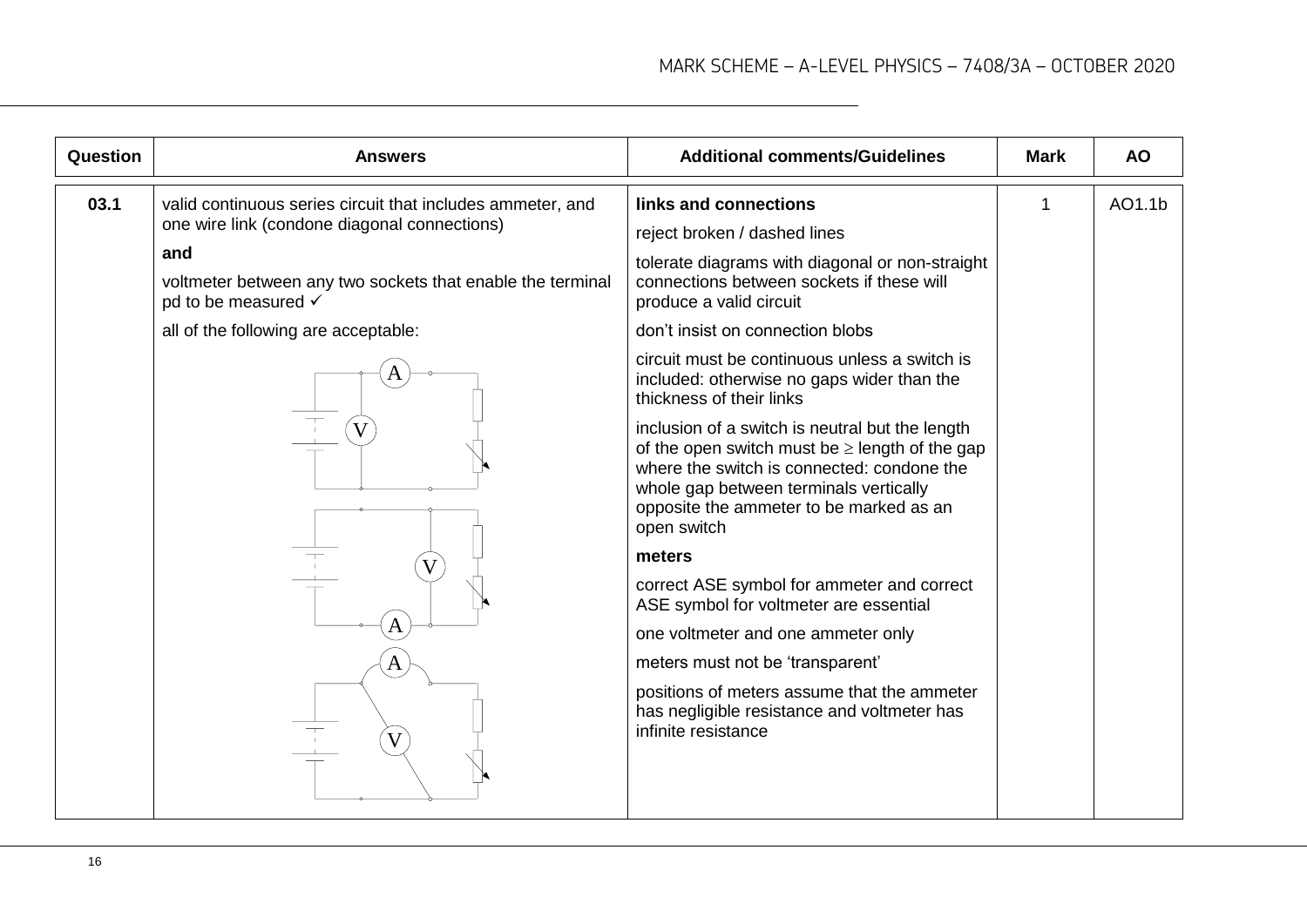| Question | <b>Answers</b>                                                                                                                                                                                                                                                                                                                                                                                                     | <b>Additional comments/Guidelines</b>                                                                                                                                                                                                                                                                                                                                                                                                                                                                                                                                                                                                                                                                                                                                                                                                           | <b>Mark</b>                      | <b>AO</b>        |
|----------|--------------------------------------------------------------------------------------------------------------------------------------------------------------------------------------------------------------------------------------------------------------------------------------------------------------------------------------------------------------------------------------------------------------------|-------------------------------------------------------------------------------------------------------------------------------------------------------------------------------------------------------------------------------------------------------------------------------------------------------------------------------------------------------------------------------------------------------------------------------------------------------------------------------------------------------------------------------------------------------------------------------------------------------------------------------------------------------------------------------------------------------------------------------------------------------------------------------------------------------------------------------------------------|----------------------------------|------------------|
| 03.2     | (with any switch closed) read ammeter and voltmeter<br><b>or</b><br>record / measure $I$ and $V$ ;<br>adjust / vary / change resistance / (setting of) variable<br>resistor / $Q$<br>and repeat (readings) $1\checkmark$<br>plot V (against) $I_2\checkmark$<br>$\varepsilon$ = (vertical / y-axis) intercept $3\checkmark$<br>$r = -\text{gradient } 4$<br>2√3√ and 4√ can be awarded for a suitable sketch graph | for $\sqrt{2}$ must produce a range of <i>I</i> , <i>V</i> values (>2<br>sets) and identify how this is achieved; it is not<br>necessary to suggest range or number of sets<br>condone 'use the (variable) resistor to vary<br>current and read $I, V$<br>idea that $R$ can be read from $Q$ is neutral<br>mark $2^{\checkmark}$ independently of $1^{\checkmark}$<br>for $2\sqrt{2}$ (and further credit in $3\sqrt{2}$ and $4\sqrt{2}$ ) the<br>ordinate and the abscissa must be identified;<br>allow 'plot V over $I$ ' or 'plot $V/I$ '<br>allow $2\checkmark$ for reverse plot ' <i>I</i> (against) $V$ '<br>then $4\checkmark$ for $r = \frac{-1}{\text{gradient}}$ and $3\checkmark$ intercept = $\frac{\varepsilon}{r}$<br>for $3\checkmark$ open circuit methods involving $\varepsilon$ read<br>directly using voltmeter are neutral | $\overline{2}$<br>$\overline{2}$ | AO1.1a<br>AO1.1b |
|          |                                                                                                                                                                                                                                                                                                                                                                                                                    | for 4√ any subject but minus sign essential                                                                                                                                                                                                                                                                                                                                                                                                                                                                                                                                                                                                                                                                                                                                                                                                     |                                  |                  |
|          | variation                                                                                                                                                                                                                                                                                                                                                                                                          | $1\checkmark$ as above;<br>$3\checkmark$ find R from V divided by I; disconnect<br>external circuit and measure $\varepsilon$ directly;<br>$4$ v plot $\frac{ε}{V}$ against $\frac{1}{R}$ ;<br>$2\checkmark$ gradient = r                                                                                                                                                                                                                                                                                                                                                                                                                                                                                                                                                                                                                       |                                  |                  |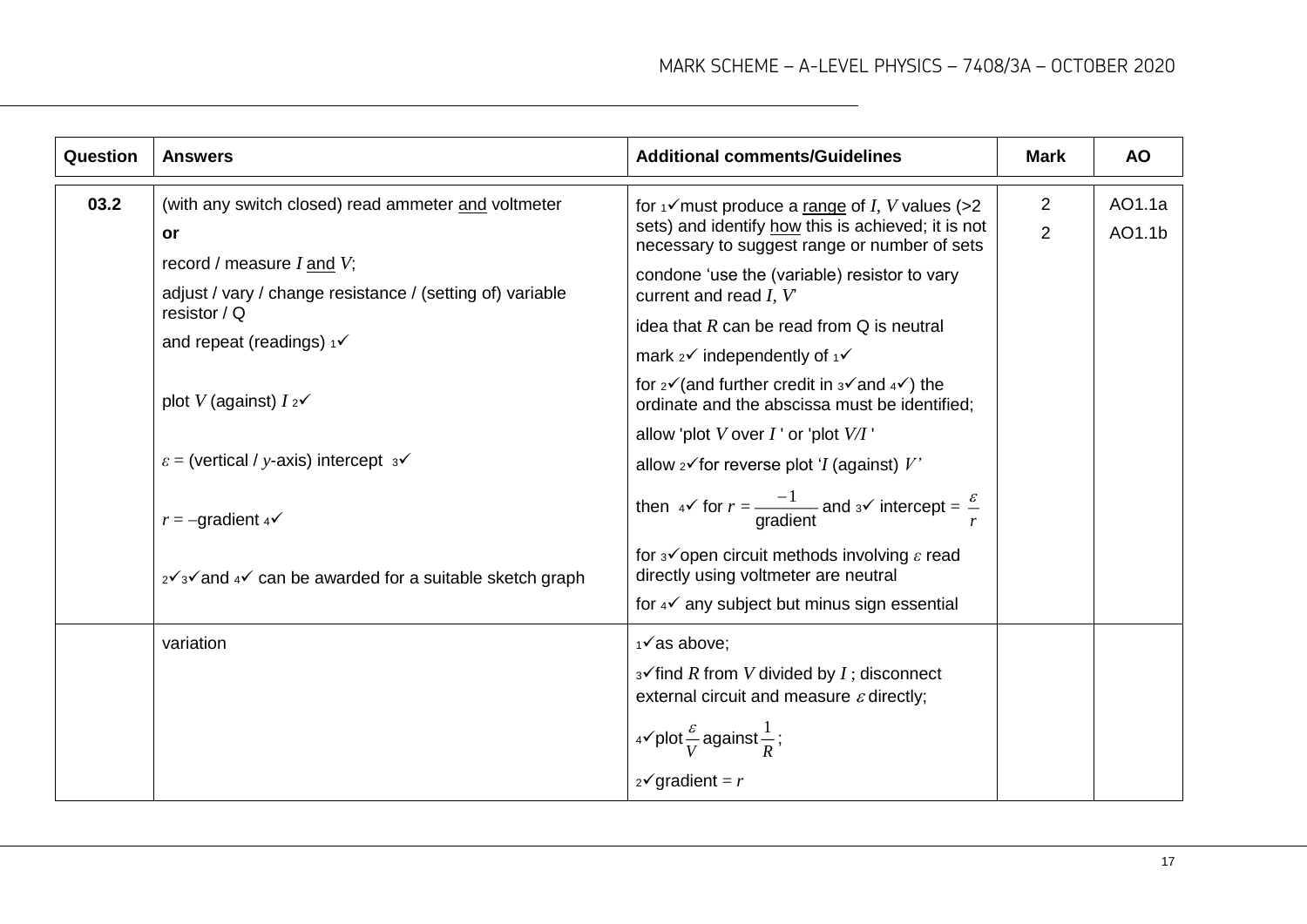| <b>Question</b> | <b>Answers</b>                                                                                                                                                                                          | <b>Additional comments/Guidelines</b>                                                                                                                                                                                                                                                                                                   | Mark        | <b>AO</b>        |
|-----------------|---------------------------------------------------------------------------------------------------------------------------------------------------------------------------------------------------------|-----------------------------------------------------------------------------------------------------------------------------------------------------------------------------------------------------------------------------------------------------------------------------------------------------------------------------------------|-------------|------------------|
| 03.3            | gradient calculation seen with $\Delta n^{-1}$ divided by $\Delta I^{-1}$ ;<br>$\varepsilon$ from 22 $\times$ gradient $\sqrt{\ }$<br>$\varepsilon$ minimum 3 sf; in range 1.58 to 1.61 (V) $2\sqrt{ }$ | for $\frac{1}{4}$ do not penalise one read off error,<br>(allow use of $(0, 0)$ or for small steps<br>expect gradient $\approx 7.2(5) \times 10^{-2}$ leading to $\varepsilon =$<br>1.594(V)<br>do not allow reverse working based on answer<br>to 03.5<br>$2^{\checkmark}$ is contingent on award of $1^{\checkmark}$                  |             | AO3.1a<br>AO2.1h |
| 03.4            | use of Figure 12 to read off $I^{-1}$ corresponding to $n^{-1} = 0.25$ ;<br>calculates I in range 0.23(2) to 0.24(4) (A) $\checkmark$                                                                   | do not insist on seeing evidence of working on<br>Figure 12<br>expect $I^{-1} = 4.2 \pm 0.1$ (A <sup>-1</sup> ) leading to $I =$<br>0.238(A)<br>(should expect 1 more sf than in $0.25$ for<br>'show that' but condone $0.23$ and $0.24$ since<br>result based on 2 sf data)<br>do not allow reverse working based on answer<br>to 03.5 | $\mathbf 1$ | AO3.1b           |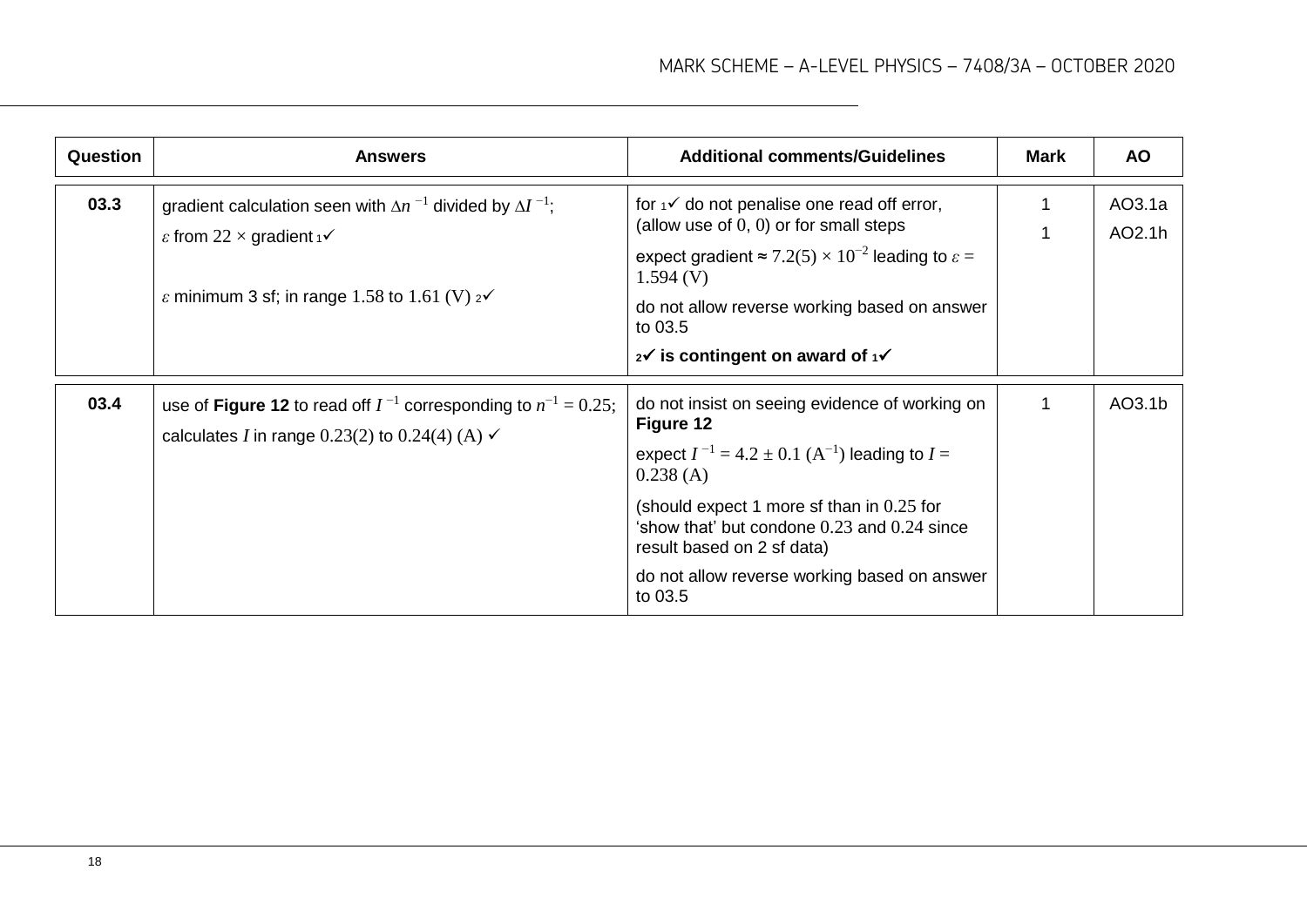| Question | <b>Answers</b>                                                                                                                                                                                                                                                                                                                                                                                                                                                                                                             | <b>Additional comments/Guidelines</b>                                                                                                                                                                                                                                                                                                                                                                                                                                                                                                                                                   | <b>Mark</b> | <b>AO</b> |
|----------|----------------------------------------------------------------------------------------------------------------------------------------------------------------------------------------------------------------------------------------------------------------------------------------------------------------------------------------------------------------------------------------------------------------------------------------------------------------------------------------------------------------------------|-----------------------------------------------------------------------------------------------------------------------------------------------------------------------------------------------------------------------------------------------------------------------------------------------------------------------------------------------------------------------------------------------------------------------------------------------------------------------------------------------------------------------------------------------------------------------------------------|-------------|-----------|
| 03.5     | circuit resistance $R = 5.5$ ( $\Omega$ ) seen in 03.5 working $\sqrt{ }$<br>minimum 2sf V from their $I \times 5.5$<br>or<br>V from their $\varepsilon$ – their $I \times r_2 \checkmark$                                                                                                                                                                                                                                                                                                                                 | for $1\sqrt{ }$ allow $R = \frac{22}{4}$ or $\frac{11}{2}$ ; allow $R^{-1} = \frac{4}{22}$ etc<br>for $2^{\checkmark}$ correct R only; expect $V = 1.3(1)$ V; use<br>of $I = 0.25$ A gives $V = 1.38$ V<br>do not allow $V \geq$ their $\varepsilon$                                                                                                                                                                                                                                                                                                                                    | 4           | AO3.1a    |
|          | r using lost volts divided by current; full substitution of their<br>valid data<br>eg $r = \frac{1.58 - 1.31}{0.238}$ 3 $\checkmark$<br>or<br>$r$ using formula for Figure 12; full substitution of their valid<br>data<br>eg $r = \frac{\varepsilon}{I} - \frac{22}{4} = \frac{1.58}{0.238} - 5.5$ 3 $\checkmark$<br>or<br>r using either intercept on Figure 12; full substitution of their<br>valid data<br>eg their vertical intercept $\times$ -22 or<br>their horizontal intercept $\times \varepsilon_3 \checkmark$ | use of 'show that' or 2 sf data:<br>$r = \frac{\varepsilon - V}{I}$ with $\varepsilon = 1.6$ V, $V = 1.4$ V and $I =$<br>$0.25$ A gives $r = 0.80$ $\Omega$<br>$\frac{ZZ}{n} = \frac{\varepsilon}{I} - r$ with $\varepsilon = 1.6$ V, $I = 0.25$ A and $n =$<br>4 gives $r = 0.90 \Omega$ ;<br>(can find r first, then V using $\varepsilon - Ir$ )<br>a vertical intercept must be calculated; result<br>is negative, eg vertical intercept = $-0.053$ :<br>$r = -1 \times -0.053 \times 22 = 1.17(\Omega)$<br>horizontal intercept = $0.73$ :<br>$r = 1.6 \times 0.73 = 1.18(\Omega)$ |             |           |
|          | minimum 2 sf result in range 0.80 and 1.3(0) ( $\Omega$ ) 4 $\checkmark$                                                                                                                                                                                                                                                                                                                                                                                                                                                   | allow 4√ only if there is clear evidence of a<br>valid method leading to a result in range                                                                                                                                                                                                                                                                                                                                                                                                                                                                                              |             |           |